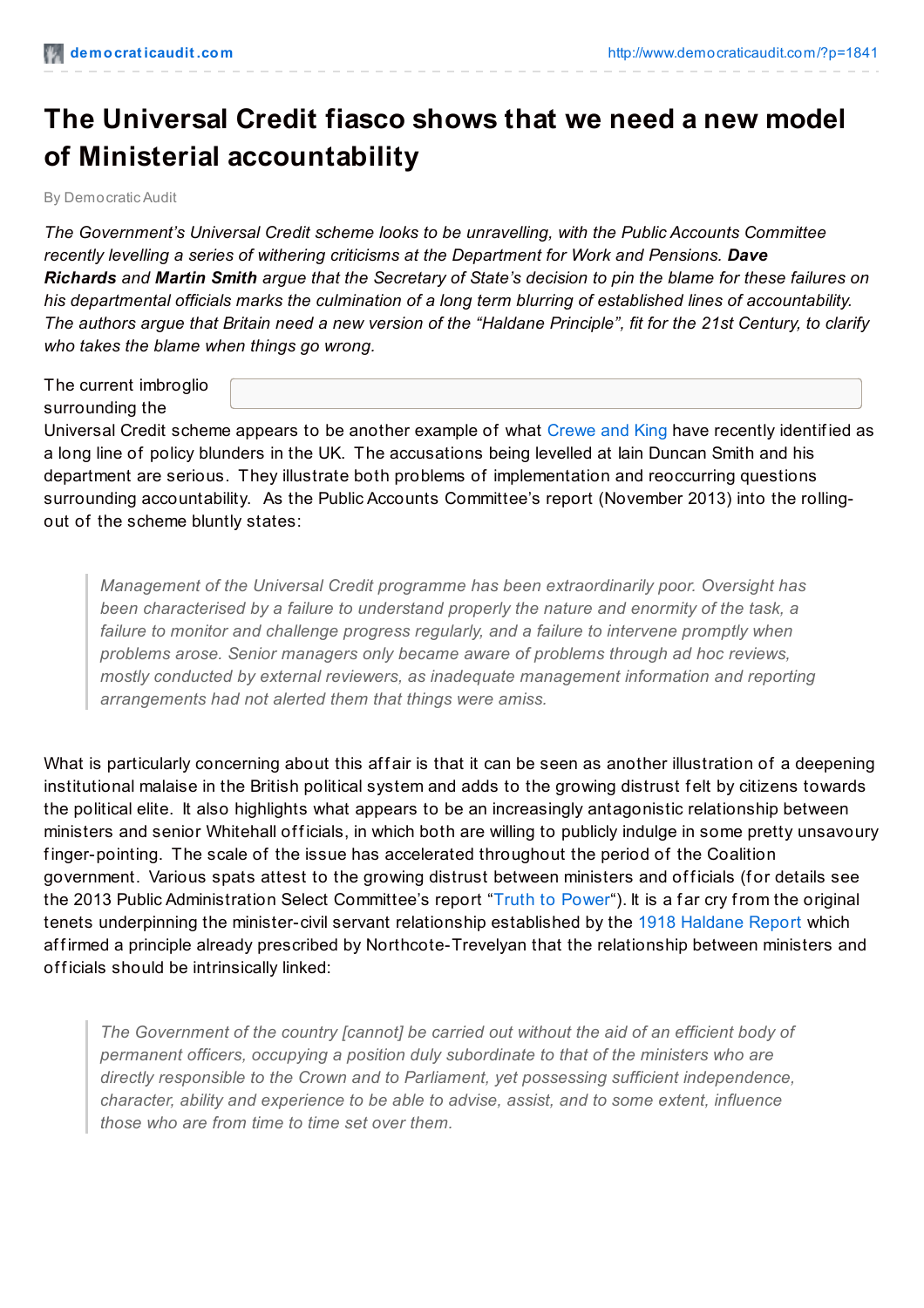On this basis, the British system of government is seen to embody a system not of f ormally codif ied rules but instead advice - determined by the constitutional principle that [Prime] Ministers act as advisers to the sovereign, having in turn been advised by civil servants. This was based on the convention that officials are in a position to advise a minister on a subject (free from the threat of fear or favour) and as such, there is no requirement for the separation of power between the political and administrative class. This is the antithesis of the US 'Wilsonian model' or many other European models of government that are premised on more pluralistic sentiments and a separation of powers.

Constitutionally then, the Haldane convention does not recognise any division in the personality of ministers and their officials. This principle of both indivisibility and mutual dependence within the UK system is seen as providing both a practical and constitutional constraint to protect against the arbitrary (ab)use of power. This convention became a bedrock of the Westminster model. It established the modus operandi that officials and ministers should operate in a symbiotic relationship whereby ministers decide after consultation with their officials whose wisdom, institutional memory and knowledge of the processes of governing helps to guide the minister. The official is loyal to the minster who takes the rap when things go wrong. Whatever the problems with this approach, democratic or otherwise, it at least outlined clear lines of responsibility and accountability.

Ministers were the ones held to account even if they of ten evaded the responsibility. Of course, scratch below the surf ace and the constitutional niceties of the minister-civil servant relationship have of course proved at times fractious. The Wilson Government's suspicion and criticism of Whitehall moved it to establish [Fulton](http://www.civilservant.org.uk/fultonreport.shtml), although inf amously of course the Haldane principle was left strictly off-limits. Heath's re-organisations in the early 1970s was an asserted attempt at ministerial muscle f lexing, but Whitehall was not shy in kicking-back. The Benn side-show during the 1970's Labour Government offered some entertaining spats when first in Industry, then in Energy, he challenged the standard operating procedures within Whitehall, so boo-hooing Haldane. But beyond these skirmishes, it is really only since the 1980s, that the Haldane model has been gradually, and largely implicitly, undermined.

This has coincided with the rise, and further rise, of the cult of managerialism which has seen ministers over the last thirty years constantly challenge civil servants about their managerial and policy skills, led them to seek to diversify their sources of policy advice and shift officials from a policy role to a more managerial role. In so doing, Haldane's somewhat mythical depiction of minster-civil servant symbiosis has crumbled, as ministers have sort to use outsiders both in relation to making and delivering policy.

In terms of current plans for civil service reform, the Coalition is continuing this trend, seeking out ways to move towards greater open policy-making, so f urther eroding Whitehall's monopoly on policy advice. But while these changes are being acted out, mainly in a piecemeal and ad hoc way, there is no attempt to rethink how this affects accountability. Officials have increasingly been placed in a managerial role, while policy advice has been ever more politicised. This creates a major tension in government.

Officials have less responsibility in designing policy but take more blame when things go wrong because it is increasingly seen as their responsibility to manage the delivery of policies. And of course, the problem for officials is that where failure occurs – be it with Universal Credit, or before it the Child Support Agency, the Individual Learning Account scheme, the Assets Recovery Agency, the Immigration Directorate [and so on] – each case starts with what appears to be a rational and technocratic policy change which becomes politicised and hence entraps the officials in highly political decision making.

Yet when PASC, in the af orementioned report above, made but one recommendation that: 'Parliament should establish a Joint Committee of both Houses to sit as a Commission on the future of the Civil Service', it received short-shrift from the Government. And so here, stasis over this vexed issue has taken hold in the shape of official resistance to openly debate and clarify the changing role and position of the civil service. The problem is that ref orm is happening without f ull transparency. Politicians have a dual discourse in relation to the civil service: on one hand, Whitehall is an organisation of of ten outstanding and committed public servants; on the other, it can be a conservative and at times, poorly-trained body unprepared for the modern requirements of project management and with little experience of the real world.